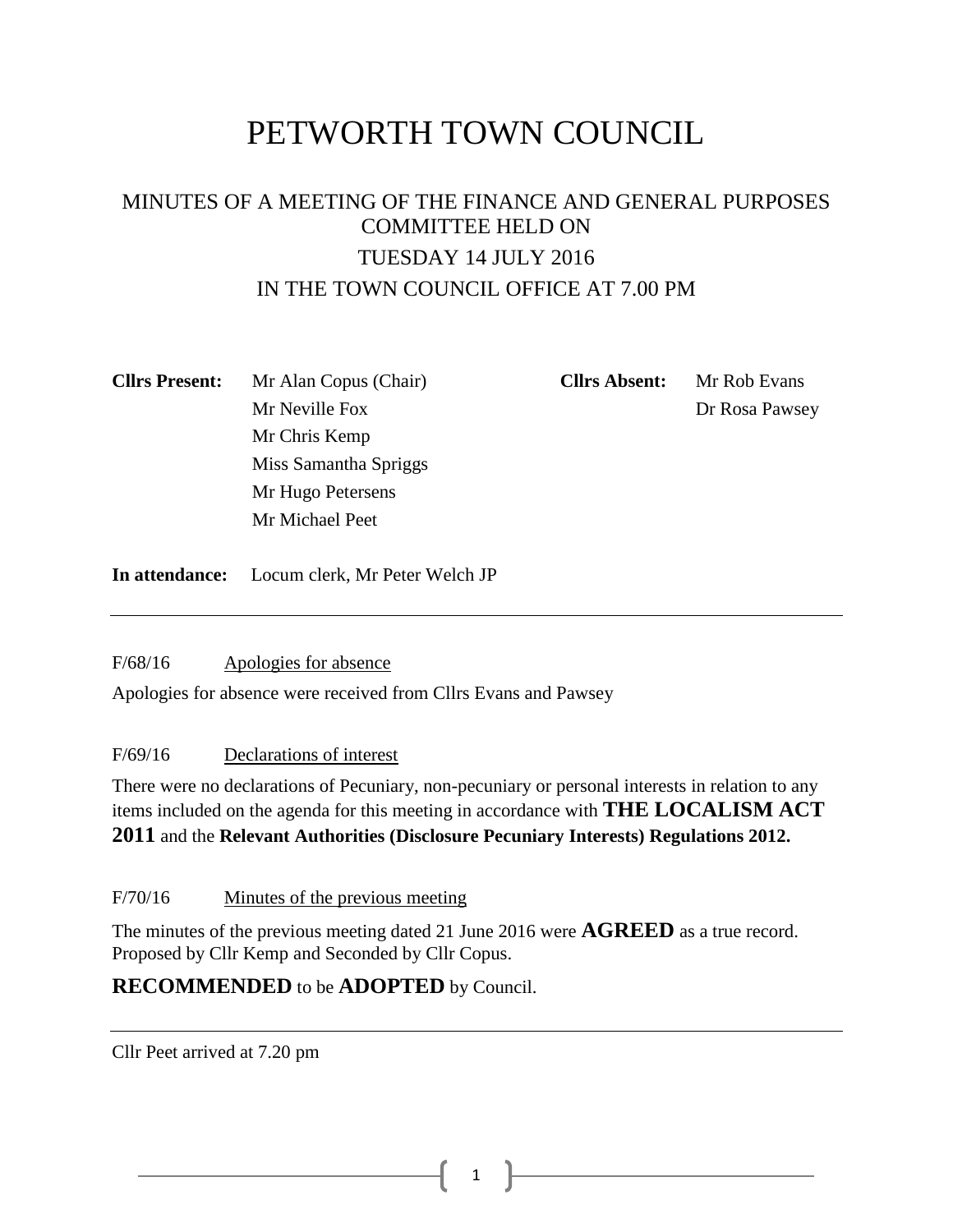#### F/71/16 Matters Arising

**Action carried forward from previous meeting:** Reimbursement for damaged slide at Hampers Common. **In hand with Cllr Kemp**

**Action carried forward from previous meeting:** Issuing of a receipt to the Petworth Society for donation towards Defib. **Pending action.**

**Action carried forward from previous meeting:** Cllr Copus to complete an Additional Party form for Nat West Bank. **Completed. Cllr Copus to submit form to the bank.**

F/72/2016 Accounts – June 2016

| <b>INCOME</b>          | 2016/17       | <b>Actual cash</b> |
|------------------------|---------------|--------------------|
|                        | <b>Budget</b> | to date            |
| Precept                | 104,800       | 53,100             |
| <b>Support Grant</b>   | 3,484         | 1,742              |
| <b>Hampers Common</b>  |               |                    |
| Hire                   | 200           | 100                |
| Interest               | 20            | 4                  |
| <b>Allotment Rents</b> | 2,500         | 1,273              |
| <b>Xmas</b> Event      | 2,500         | 75                 |
| <b>Farmers Market</b>  |               | 1,260              |
| <b>Totals</b>          | 113,504       | 57,554             |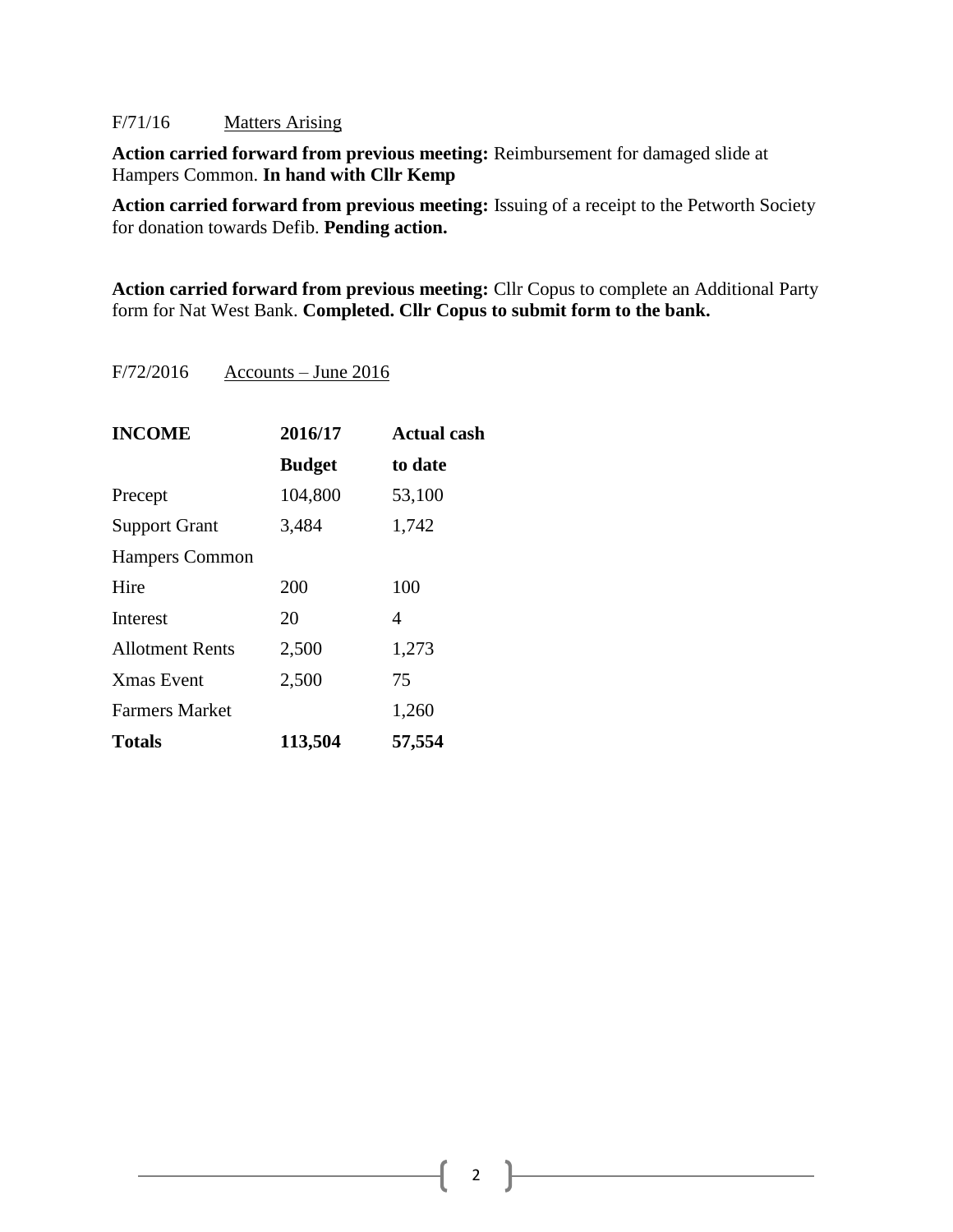| <b>EXPENDITURE</b>  |                                     | 2016/17       | <b>Actual cash</b> | $%$ cash |                |                  |                  |
|---------------------|-------------------------------------|---------------|--------------------|----------|----------------|------------------|------------------|
|                     |                                     | <b>Budget</b> | to date            | to date  |                | April May        | June             |
| Outside             | Rosemary Gdns/Hampers Com Contract  | 6,000         | 1,808              | 30%      | 565            | 1,243            | $\overline{0}$   |
|                     | <b>Rosemary Gardens Maintenance</b> | 500           | 316                | 63%      | $\mathbf{0}$   | 240              | 76               |
|                     | Hampers Common Maintenance          | 500           | $\overline{0}$     | 0%       | $\overline{0}$ | $\overline{0}$   | $\overline{0}$   |
|                     | Safety checks                       |               | 532                |          | 152            | 380              | $\overline{0}$   |
|                     | Hampers Common Lease                | 800           | $\boldsymbol{0}$   | 0%       | $\mathbf{0}$   | $\overline{0}$   | $\boldsymbol{0}$ |
|                     | Waste & Dog Bins                    | 600           | $\overline{0}$     | 0%       | $\mathbf{0}$   | $\boldsymbol{0}$ | $\boldsymbol{0}$ |
|                     | Hanging Baskets - Maintenance       | 1,200         | 29                 | 2%       | $\overline{0}$ | $\boldsymbol{0}$ | 29               |
|                     | Hanging Baskets - Watering          | 2,000         | $\overline{0}$     | 0%       | $\overline{0}$ | $\overline{0}$   | $\boldsymbol{0}$ |
|                     | Planters                            | 200           | $\mathbf{0}$       | 0%       | $\overline{0}$ | $\boldsymbol{0}$ | $\boldsymbol{0}$ |
|                     | <b>CCTV</b>                         | 5,000         | $\mathbf{0}$       | 0%       | $\overline{0}$ | $\overline{0}$   | $\overline{0}$   |
|                     | <b>Street Lighting</b>              | 1,800         | 269                | 15%      | 269            | $\overline{0}$   | $\boldsymbol{0}$ |
|                     | Church clock                        | 250           | 122                | 49%      | $\overline{0}$ | $\boldsymbol{0}$ | 122              |
| General Maintenance |                                     | 2,000         | 725                | 36%      | 515            | 50               | 160              |
|                     |                                     | 20,850        | 3,801              | 18%      | 1,501          | 1,913            | 387              |
|                     | <b>Allotments Lease</b>             | 500           | 750                | 150%     | $\overline{0}$ | 750              | $\overline{0}$   |
|                     | <b>Allotments Water</b>             | 500           | 11                 | 2%       | $\mathbf{0}$   | 11               | $\overline{0}$   |
|                     | <b>Allotments Maintenance</b>       | 1,500         | 55                 | 4%       | $\overline{0}$ | $\boldsymbol{0}$ | 55               |
|                     |                                     | 2,500         | 816                | 33%      | $\bf{0}$       | 761              | 55               |
|                     | Xmas Event - General                | 1,300         | 50                 | 4%       | 50             | $\mathbf{0}$     | $\mathbf{0}$     |
|                     | Xmax Event - Lighting               | 1,000         | $\overline{0}$     | $0\%$    | $\overline{0}$ | $\boldsymbol{0}$ | $\boldsymbol{0}$ |
|                     |                                     | 2,300         | 50                 | 2%       | 50             | $\boldsymbol{0}$ | $\boldsymbol{0}$ |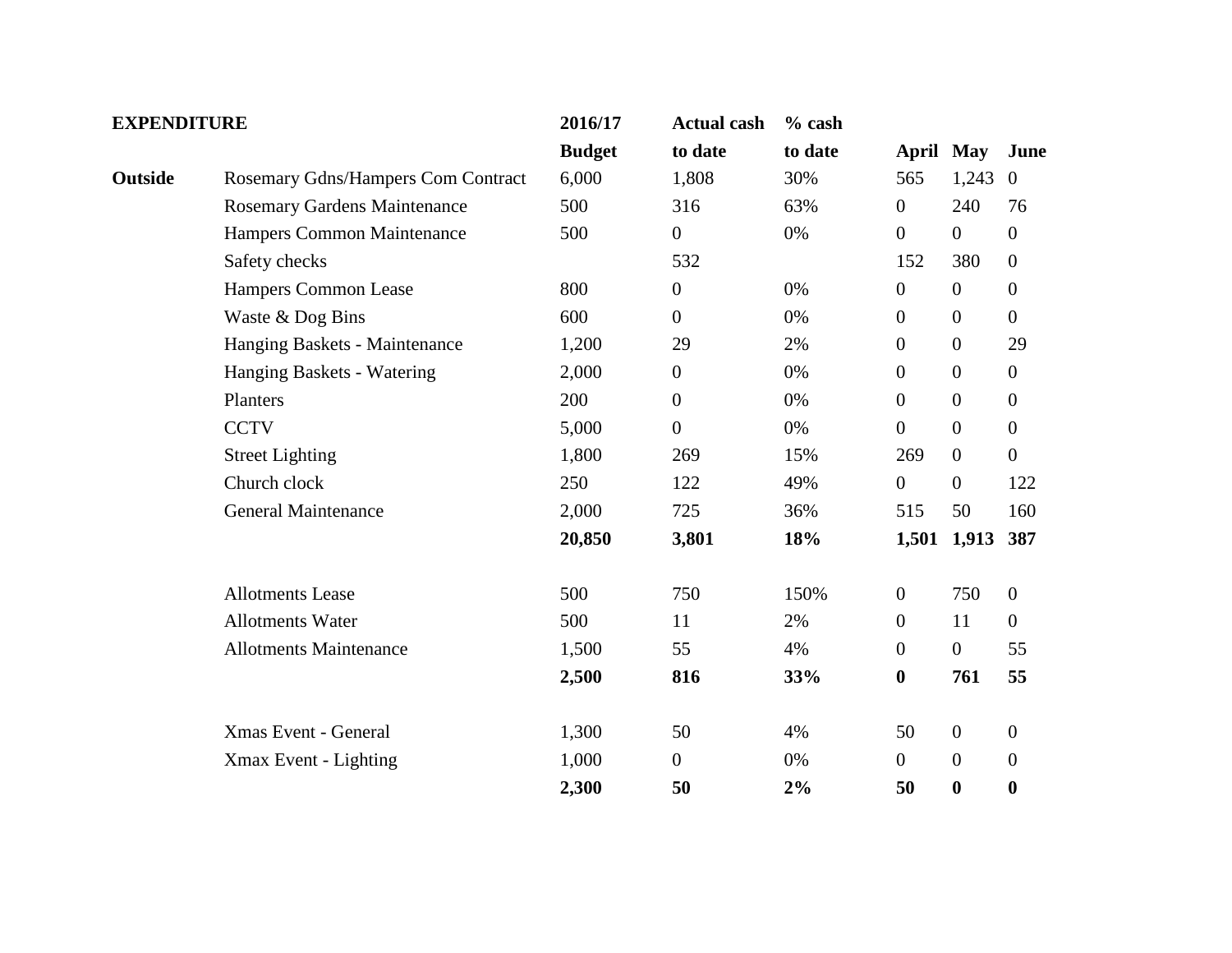|              | <b>Farmers Market</b>                  |                  | 1,076            |       | 620              | 220              | 236              |
|--------------|----------------------------------------|------------------|------------------|-------|------------------|------------------|------------------|
| <b>Admin</b> | Office Rent & Service Charges          | 6,700            | 114              | 2%    | 114              | $\overline{0}$   | $\boldsymbol{0}$ |
|              | <b>Clerk's Salary</b>                  | 31,000           | 8,617            | 28%   | 2,844            | 2,861            | 2,912            |
|              | Clerk's pension from $1/2/2017$ @ 3%   | 126              | $\overline{0}$   | 0%    | $\mathbf{0}$     | $\overline{0}$   | $\boldsymbol{0}$ |
|              | Insurance                              | 1,500            | 1,213            | 81%   | $\mathbf{0}$     | $\overline{0}$   | 1,213            |
|              | SALC/SLCC Subscriptions/Contracts      | 900              | 831              | 92%   | 831              | $\overline{0}$   | $\boldsymbol{0}$ |
|              | <b>Audit Fee</b>                       | 1,000            | 310              | 31%   | $\overline{0}$   | 310              | $\overline{0}$   |
|              | Annual meetings                        | 100              | 128              | 128%  | $\overline{0}$   | 128              | $\overline{0}$   |
|              | Office Expenditure                     | 900              | 60               | 7%    | $\mathbf{0}$     | 60               | $\mathbf{0}$     |
|              | Expenses/Postage                       | 300              | 52               | 17%   | $\mathbf{0}$     | 52               | $\mathbf{0}$     |
|              | Repayment of £80k loan for playgrounds | 8,960            | 4,413            | 49%   | 4,413            | $\mathbf{0}$     | $\overline{0}$   |
|              | <b>Local Election</b>                  | 2,000            | $\mathbf{0}$     | 0%    | $\mathbf{0}$     | $\overline{0}$   | $\mathbf{0}$     |
|              | Training                               | 1,500            | 315              | 21%   | 65               | $\boldsymbol{0}$ | 250              |
|              | Web Site                               | 200              | $\mathbf{0}$     | 0%    | $\overline{0}$   | $\overline{0}$   | $\boldsymbol{0}$ |
|              | Comms/IT                               | 700              | 283              | 40%   | 63               | 171              | 49               |
|              | Office Water                           | 110              | 46               | 42%   | 46               | $\boldsymbol{0}$ | $\boldsymbol{0}$ |
|              |                                        | 55,996           | 16,382           | 29%   |                  | 8,376 3,582      | 4,424            |
| <b>Misc</b>  | <b>Grants Awarded</b>                  | 3,000            | 475              | 16%   | $\overline{0}$   | $\mathbf{0}$     | 475              |
|              | Repayment of £10k loan for skatepark   | 1,221            | $\overline{0}$   | 0%    | $\overline{0}$   | $\theta$         | $\theta$         |
|              | Traffic consultant recommended works   | 10,000           | $\boldsymbol{0}$ | 0%    | $\overline{0}$   | $\overline{0}$   | $\theta$         |
|              | War Memorial                           | $\boldsymbol{0}$ | 4,900            |       | 4,900            | $\theta$         | $\overline{0}$   |
|              | Street light refurbishment             | 10,000           | $\boldsymbol{0}$ | $0\%$ | $\boldsymbol{0}$ | $\overline{0}$   | $\boldsymbol{0}$ |
|              | <b>Bus shelter</b>                     | 3,000            | $\overline{0}$   | 0%    | $\boldsymbol{0}$ | $\overline{0}$   | $\boldsymbol{0}$ |
|              | Jubilee walk                           | 500              | 30               | 6%    | $\overline{0}$   | 30               | $\overline{0}$   |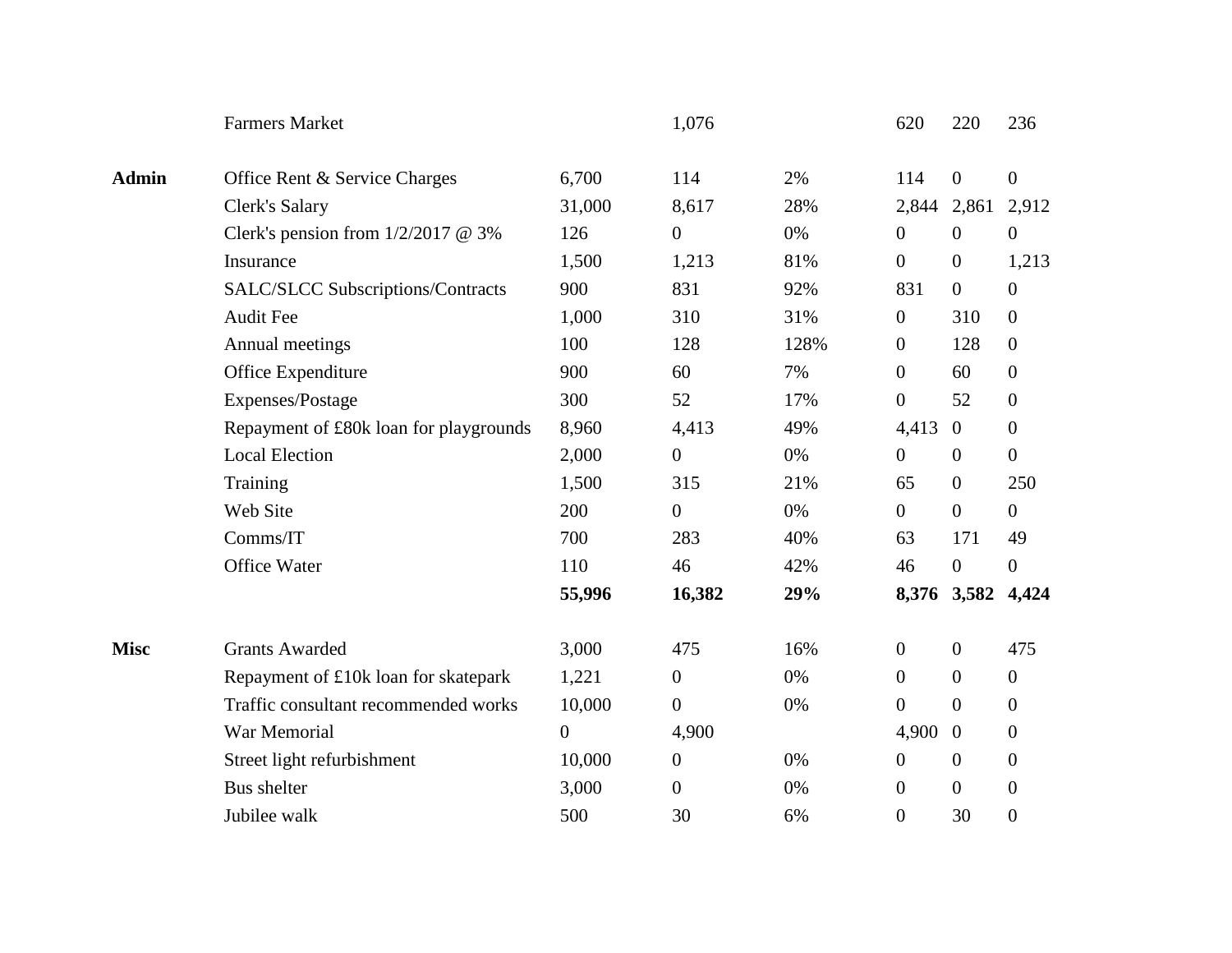|                                    | 113,467 | 28,631 | 25%  |          | 15,447 7,281   | 5,903    |
|------------------------------------|---------|--------|------|----------|----------------|----------|
|                                    | 31,821  | 6,506  | 20%  | 4,900    | 805            | 801      |
| Unallocated budget/contingency     | 2,000   | 825    | 41%  | $\theta$ | 775            | 50       |
| Petworth Pages net contribution    | 500     | 0      | 0%   | $\theta$ | $\overline{0}$ | $\theta$ |
| Chairman's allowance               | 500     | 26     | 5%   | $\theta$ | $\overline{0}$ | 26       |
| Queen's 90th birthday celebrations | 100     | 250    | 250% | $\theta$ | $\theta$       | 250      |
| Sign posts                         | 1,000   | 0      | 0%   | $\theta$ | $\overline{0}$ | $\theta$ |

|                 |                             | Neighbourhood Plan Summary       |                        |        |         |         | Actual spend |        |                      |                          |                                 |          |
|-----------------|-----------------------------|----------------------------------|------------------------|--------|---------|---------|--------------|--------|----------------------|--------------------------|---------------------------------|----------|
|                 |                             |                                  |                        |        | 2014/15 | 2015/16 | 2016/17      | Total  |                      |                          |                                 |          |
| Approved Costs: |                             | <b>Nexus</b>                     |                        | 34,667 | 7,619   | 9,784   | 3,313        | 20,715 | Funding:             | grants received          |                                 | 13,300   |
|                 |                             | clerking                         |                        | 4,800  |         | 6,771   |              | 6,771  |                      |                          | additional grant pre 31/3/15    | 700      |
|                 |                             | stationery                       |                        | 440    |         |         | 56           | 56     |                      |                          | additional grant during 2015/16 | 7,000    |
|                 |                             | printing                         |                        | 1,600  |         |         | 216          | 216    |                      |                          | reserve set aside at 1/4/14     | 23,000   |
|                 |                             | website upgrade                  |                        | 300    | 148     | 861     |              | 1,009  |                      | budget 2014/15           |                                 | 2,000    |
|                 |                             |                                  | traffic & roads consul | 2,500  |         | 405     |              | 405    |                      | budget 2015/16           |                                 | 1,765    |
|                 |                             | postage/envelopes                |                        | 1,940  |         | 349     |              | 349    |                      |                          |                                 |          |
|                 |                             | hall hire                        |                        | 1,518  |         |         |              | 0      |                      |                          |                                 |          |
|                 |                             | Total approved cost              |                        | 47,765 |         |         |              |        |                      | Total funding to 31/3/16 |                                 | 47,765   |
|                 | Estimated additional costs: |                                  |                        |        |         |         |              |        | Funding changes:     |                          |                                 |          |
|                 |                             | clerking 2105/16                 |                        | 2,000  |         | 2000    |              | 2,000  |                      |                          | 2015/16 grant delayed           | $-7000$  |
|                 |                             | clerking 2016/17 Q1              |                        | 1,700  |         |         | 1,763        | 1,763  |                      |                          | Locality grant for 2015/16      | 8000     |
|                 |                             |                                  |                        |        |         |         |              |        |                      |                          | SDNPA sustainability grant      | 6500     |
|                 |                             |                                  |                        |        |         |         |              |        |                      | budget 2016/17           |                                 | $\Omega$ |
|                 |                             | Total estimated cost to complete |                        | 51,465 | 7,767   | 20,169  | 5,347        | 33,283 | <b>Total funding</b> |                          |                                 | 55,265   |
|                 |                             |                                  |                        |        |         |         |              |        |                      |                          |                                 |          |
|                 |                             |                                  |                        |        |         |         |              |        | Surplus funding      |                          |                                 | 3,800    |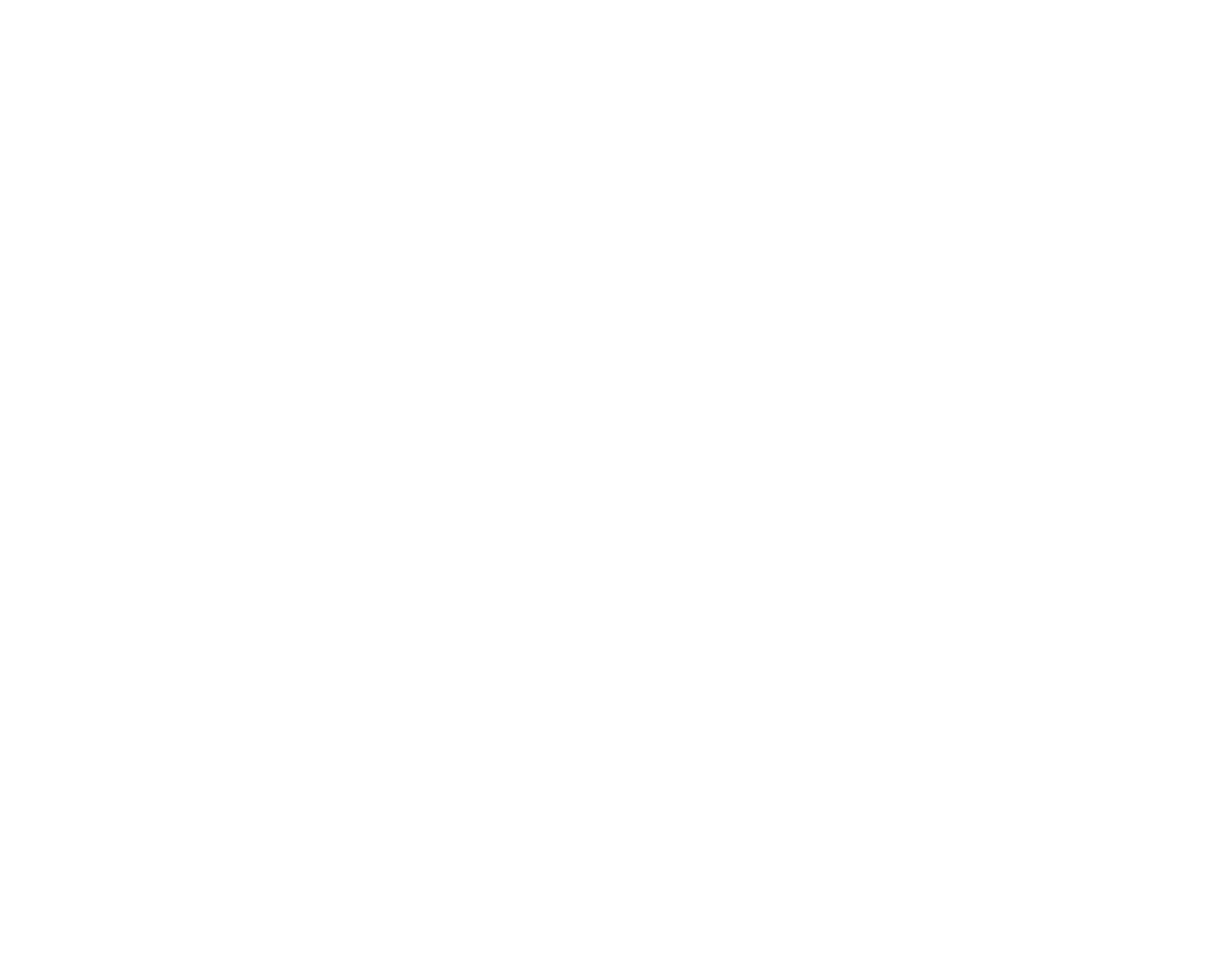**Action carried forward from previous meeting:** To contact SDNPA regarding outstanding £4K Grant. **In hand with Cllr. Kemp.**

**Action carried forward from previous meeting: Cllr Copus** to establish outstanding rents for allotments. **Cllr Kemp** to request an audit of allotments from John Robbins, then match results to council's list of allotment holders before late payment letters are sent to holders.

#### F/73/16 Bank reconciliation

#### **BALANCE SHEET**

| Reserve at 1 April 2016 - general |            | 24,478      |
|-----------------------------------|------------|-------------|
| Reserve at 1 April 2016 - for     |            |             |
| allotments                        |            | 99          |
| Reserve at 1 April 2016 - for NP  |            | 12,829      |
| Reserve at 1 April 2016 - for     |            |             |
| playparks                         |            | $-1,551$    |
| Less: Playpark spend              |            | $-4,371.72$ |
| Less: Recoverable VAT 2015/16     |            | 669         |
| Less: Recoverable VAT 2016/17     |            | $-3,091$    |
| Plus: income                      |            | 57,554      |
| Less: expenditure                 |            | $-28,631$   |
| Less: N Plan expenditure          |            | $-5,347$    |
| <b>Balance at</b>                 | 30/06/2016 | 52,638.73   |
| <b>Bank Balances at</b>           | 30/06/2016 |             |
| <b>Nat West Current Account</b>   |            | 17,522.63   |
| Nat West Deposit Account          |            | 35,116.10   |
| <b>Total</b>                      |            | 52,638.73   |

The bank reconciliation was proposed by Cllr Kemp and Seconded by Cllr Spriggs to be **RECOMMENDED** to Council for **ADOPTION.**

7 }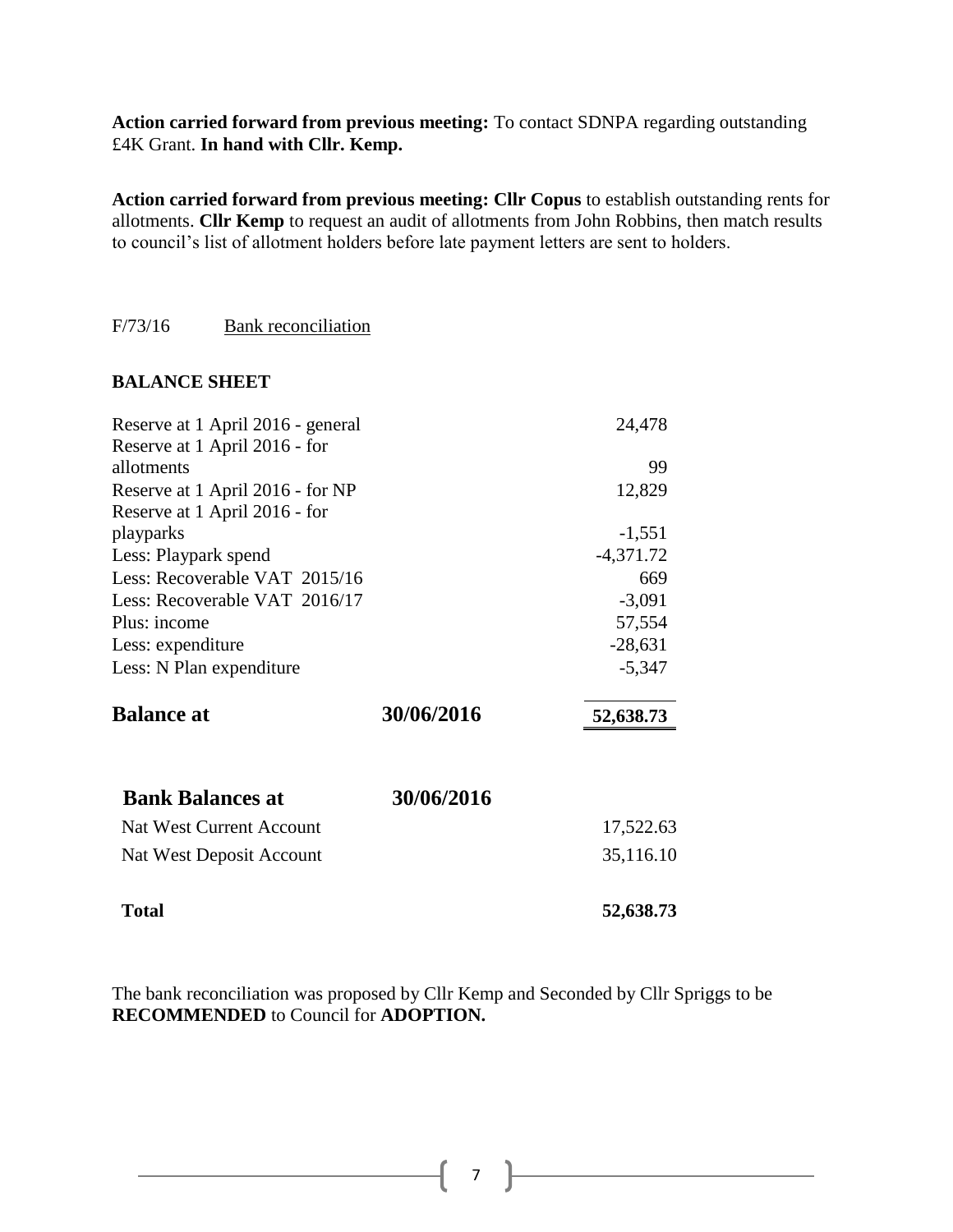## F/74/16 Receipts

The following payments were **NOTED.**

| 16/06/2016 | 20.50  | <b>Allotment Rents</b> |
|------------|--------|------------------------|
| 16/06/2016 | 20.00  | <b>Allotment Rents</b> |
| 16/06/2016 | 15.00  | <b>Allotment Rents</b> |
| 01/01/2016 | 35.00  | <b>Farmers Market</b>  |
| 01/01/2016 | 35.00  | <b>Farmers Market</b>  |
| 13/06/2016 | 35.00  | <b>Farmers Market</b>  |
| 20/06/2016 | 35.00  | <b>Farmers Market</b>  |
| 20/06/2016 | 35.00  | <b>Farmers Market</b>  |
| 21/06/2016 | 35.00  | <b>Farmers Market</b>  |
| 22/06/2016 | 35.00  | <b>Farmers Market</b>  |
| 23/06/2016 | 35.00  | <b>Farmers Market</b>  |
| 28/06/2016 | 105.00 | <b>Farmers Market</b>  |
| 28/06/2016 | 35.00  | <b>Farmers Market</b>  |
| 30/06/2016 | 105.00 | <b>Farmers Market</b>  |
| 30/06/2016 | 35.00  | <b>Farmers Market</b>  |
| 30/06/2016 | 70.00  | <b>Farmers Market</b>  |
| 30/06/2016 | 1.44   | Interest               |
|            |        |                        |
| 12/07/2016 | 35.00  | <b>Farmers Market</b>  |
| 12/07/2016 | 210.00 | <b>Farmers Market</b>  |
| 12/07/2016 | 45.00  | <b>Xmas</b> Event      |
| 12/07/2016 | 35.00  | <b>Farmers Market</b>  |
|            |        |                        |

**Total: 1242.44**

 $\mathcal{L}^{\text{max}}_{\text{max}}$  and  $\mathcal{L}^{\text{max}}_{\text{max}}$  and  $\mathcal{L}^{\text{max}}_{\text{max}}$